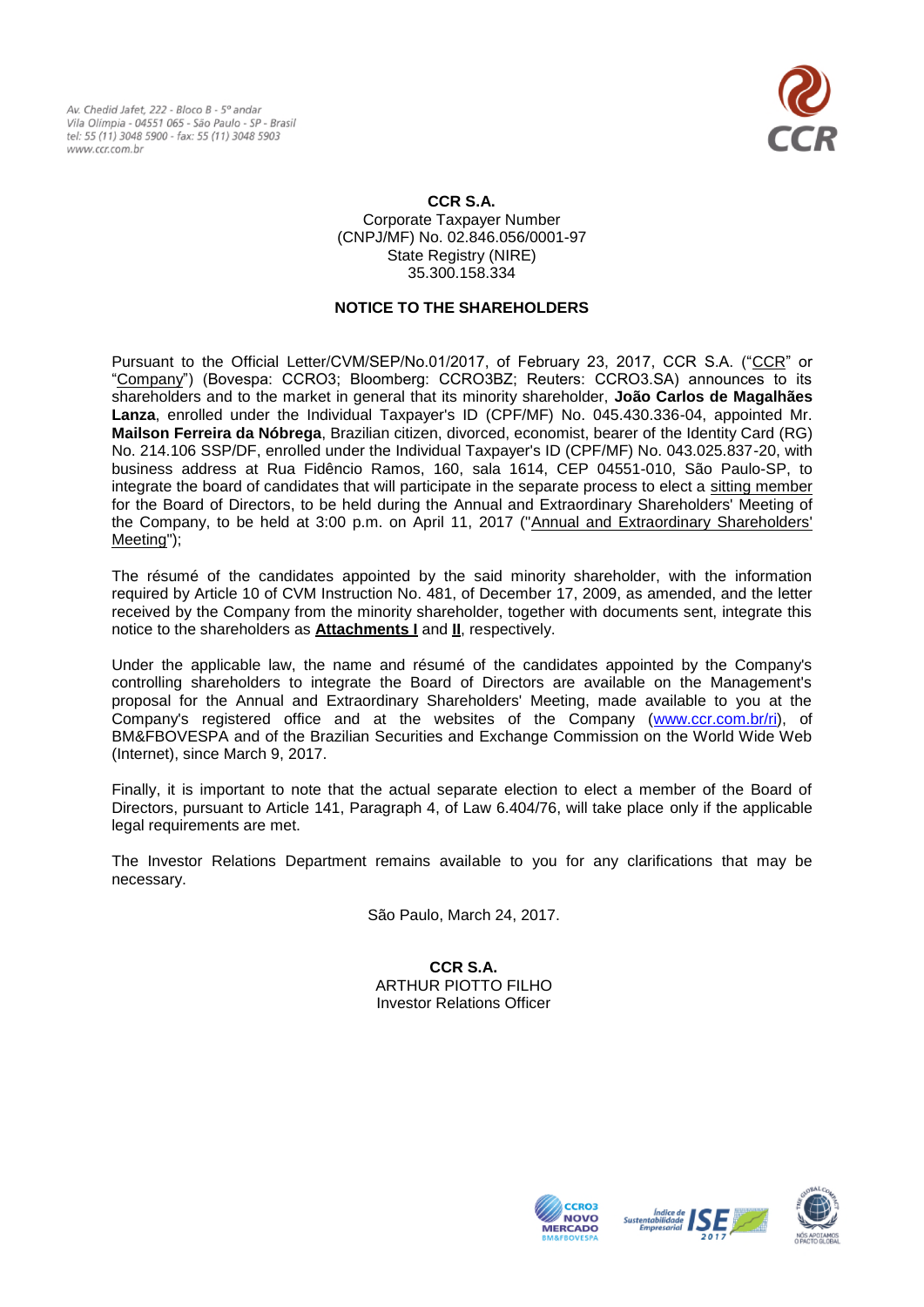Av. Chedid Jafet, 222 - Bloco B - 5º andar<br>Vila Olímpia - 04551 065 - São Paulo - SP - Brasil<br>tel: 55 (11) 3048 5900 - fax: 55 (11) 3048 5903 www.ccr.com.br



# **Attachment I and II** Résumé of the Candidate Appointed by and the Letter Received from the Minority Shareholder

*[Remainder of the page left blank intentionally] Documents on the following pages.)*





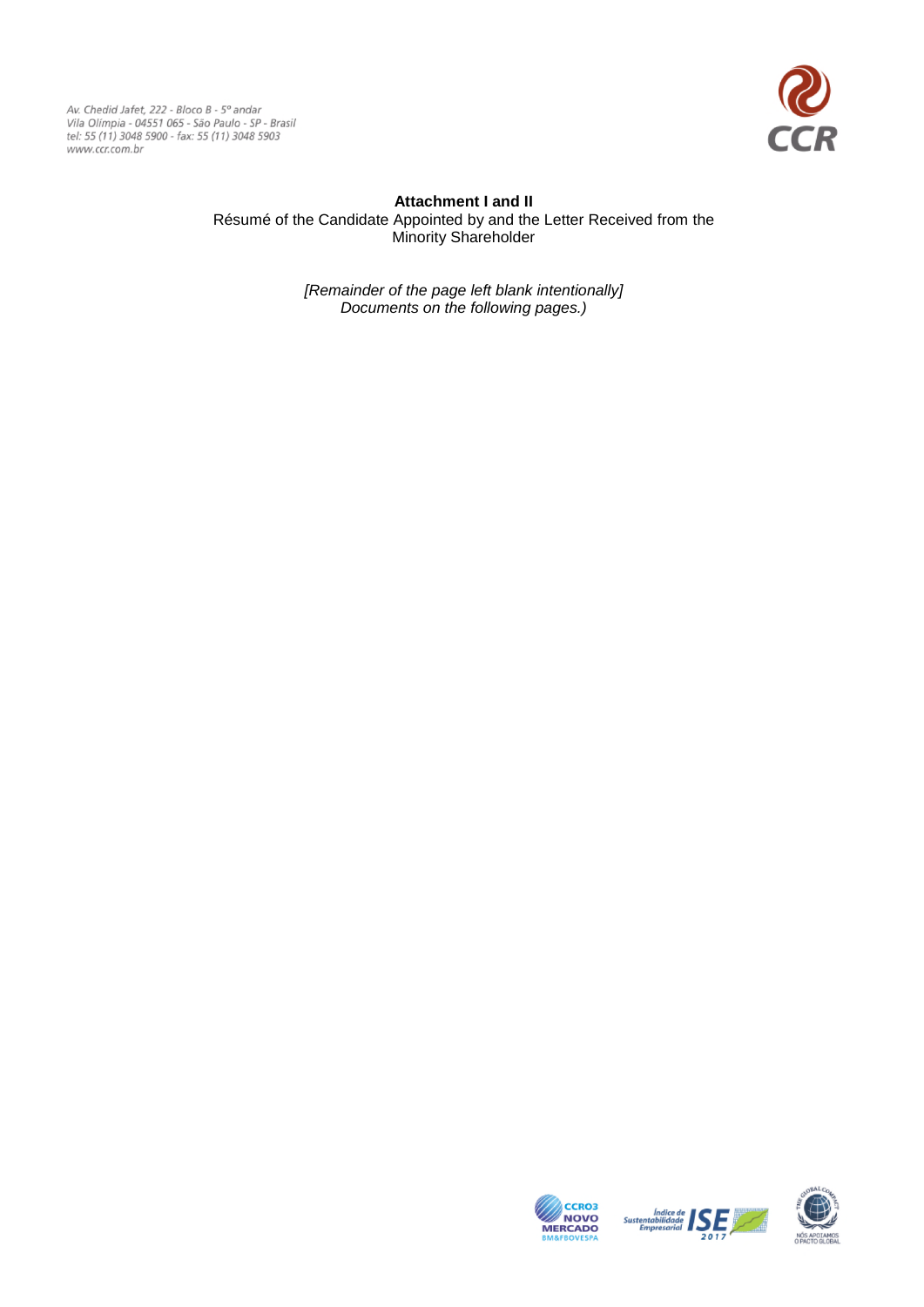To **CCR S.A.** Avenida Chedid Jafet, n. 222, Bloco B, 5° andar São Paulo - SP *Attn:* Mr. Arthur Piotto Filho - CFO and Investor Relations Mr. Ricardo Coutinho de Sena - Chairman of the Board of Directors

### **Ref.: AESM 2017. Appointment of candidates to the Board of Directors.**

Dear Sirs,

**João Carlos de Magalhães Lanza,** Brazilian citizen, married, businessman, enrolled under the Individual Taxpayer's ID (CPF/MF) No. 045.430.336-04, domiciled at Rua Gonçalves Dias, nº 2132, 6° andar, Bairro de Lourdes, in the City of Belo Horizonte, State of Minas Gerais, CEP 30140-092 **("João Lanza"),** as minority shareholder of common shares representing 0.089% of the share capital of **CCR S.A.,** publicly-held company, enrolled under the Corporate Taxpayer's ID (CNPJ/MF) No. 02.846.056/0001- 97, headquartered at Avenida Chedid Jafet, n. 222, Bloco B, 5° andar, Bairro Vila Olímpia, in the City of São Paulo, State of São Paulo, CEP 04551-065 **("CCR"),** hereby formally presents, as candidate for the position of member of the Board of Directors, provided for in Paragraph 4, item 1, of Article No. 141 of Law 6.404/76, Mr. **Mailson Ferreira da Nobrega,** Brazilian citizen, divorced, economist, bearer of the Identity Card No. 214.106, issued by SSP/DF, and enrolled under the Corporate Taxpayer's ID (CPF/MF) No. 043.025.837-20, domiciled at Rua Fidêncio Ramos, 160, sala 1614, Vila Olímpia, São Paulo/SP, CEP 04551-010.

The person above is presented to integrate the board of candidates appointed by minority shareholders in the event of a separate election process for members of the Board of Directors of the Company at the Annual and Extraordinary Shareholders' Meeting, to be held on April 11, 2017, at 3:00 p.m., in its headquarters **("AESM 2017").**

Based on the provisions of Article 6, item ii, of CVM Instruction No. 481/09 **("CVMI 481/09"),** I request the disclosure of the information on the herein stated candidate, giving him the same transparency and disclosure now given to the candidates proposed by management or by the controlling shareholders, Pursuant to Article 10 of CVMI 481/09

Best regards,

João Carlos de Magalhães Lanza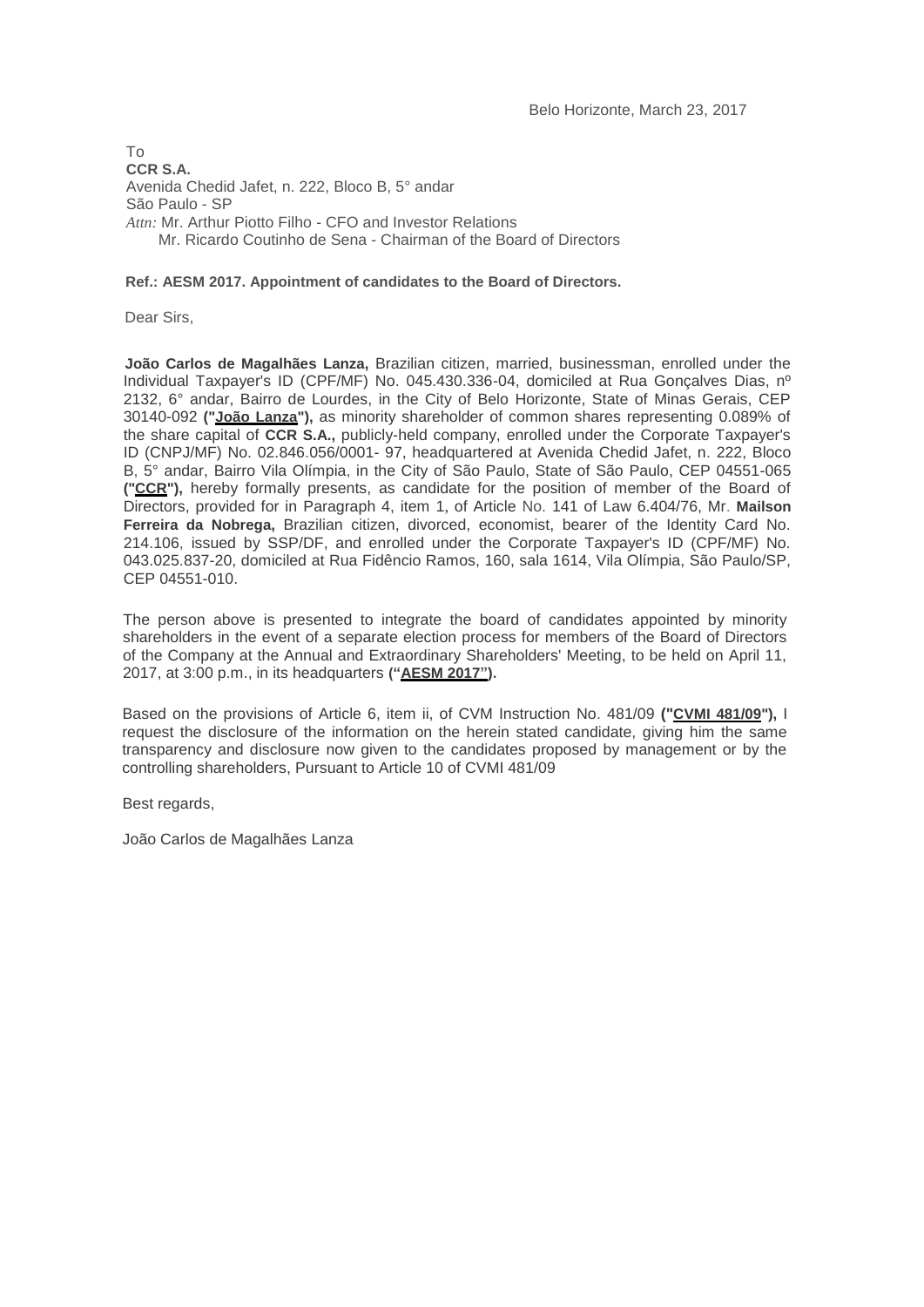#### **ATTACHMENT 1 ITEMS 12.5-12:10 OF THE REFERENCE FORM**

## **1. CANDIDATE TO MEMBER OF THE BOARD OF DIRECTORS**

## **1.1. Mailson Ferreira da Nóbrega**

| <b>Name</b>                                                                                                                                                                                                                                                                                                                                                                                                                                                                                                                                                                                                                                                                                               | Individu                                              | Date of Birth                                                                                                                                  | <b>Occupation</b>                        |  |
|-----------------------------------------------------------------------------------------------------------------------------------------------------------------------------------------------------------------------------------------------------------------------------------------------------------------------------------------------------------------------------------------------------------------------------------------------------------------------------------------------------------------------------------------------------------------------------------------------------------------------------------------------------------------------------------------------------------|-------------------------------------------------------|------------------------------------------------------------------------------------------------------------------------------------------------|------------------------------------------|--|
| Mailson Ferreira da<br>Nóbrega                                                                                                                                                                                                                                                                                                                                                                                                                                                                                                                                                                                                                                                                            | 043.025.837-20                                        | May 14, 1942                                                                                                                                   | Economist                                |  |
| <b>Election Date</b>                                                                                                                                                                                                                                                                                                                                                                                                                                                                                                                                                                                                                                                                                      | <b>Investiture Date</b>                               | <b>Term of Office</b>                                                                                                                          | Elected by the<br>controlling            |  |
| N/A                                                                                                                                                                                                                                                                                                                                                                                                                                                                                                                                                                                                                                                                                                       | N/A                                                   | N/A                                                                                                                                            | N/A                                      |  |
| <b>Elective position held</b>                                                                                                                                                                                                                                                                                                                                                                                                                                                                                                                                                                                                                                                                             | Other positions and<br>offices held in the<br>company | Is he an independent<br>member? What was the<br>independence criterion<br>used?                                                                | Number of consecutive<br>terms of office |  |
| Member of the Board of<br><b>Directors</b>                                                                                                                                                                                                                                                                                                                                                                                                                                                                                                                                                                                                                                                                | None                                                  | The candidate does not<br>have any relationship with<br>the shareholders or with<br>other members of the Board<br>of Directors of the Company. | N/A                                      |  |
| <b>Professional Résumé</b>                                                                                                                                                                                                                                                                                                                                                                                                                                                                                                                                                                                                                                                                                |                                                       |                                                                                                                                                |                                          |  |
| With a degree in economics from the University Center of Brasilia (CEUB), Mr. Mailson led, in 1977, the<br>Economic Affairs Coordination of the Ministry of Industry and Trade, and later, in 1979, the Economic Affairs<br>Coordination of the Ministry of Finance. Mr. Mailson occupied twice the position of secretary-general of the<br>Ministry of Finance and, between 1988 and 1990, he was the Finance Minister, chairing several organizations,<br>including the National Monetary Council (CMN), the National Council of Private Insurance (CNSP) and the<br>Council for Financial Policy (Confaz). He published three books and several articles in specialized journals and<br>media outlets. |                                                       |                                                                                                                                                |                                          |  |
| Currently, Mr. Mailson is shareholder and executive officer of Tendências Consultoria Integrada, advisory firm of<br>the finance and politics area based in Sao Paulo, and he is a member of the Board of Directors of companies<br>such as Grendene S.A., Banco Pine S.A., Rodobens Negócios Imobiliários S.A., Cosan Limited and Fertilizantes<br>Heringer S.A.                                                                                                                                                                                                                                                                                                                                         |                                                       |                                                                                                                                                |                                          |  |

## **Statement of Any Convictions**

Mr. Mailson Ferreira da Nóbrega has not been subject to the effects of any criminal conviction, any conviction or penalty in administrative lawsuits of CVM and/or any final judicial or administrative conviction, which resulted in the suspension or disqualification for the practice of any professional or commercial activity.

**12.6.** Regarding each one of the persons who occupied the position of member of the board of directors or fiscal council in the last year, report, in a table, the attendance percentage in the meetings held by the respective body in the same period, which occurred after taking office:.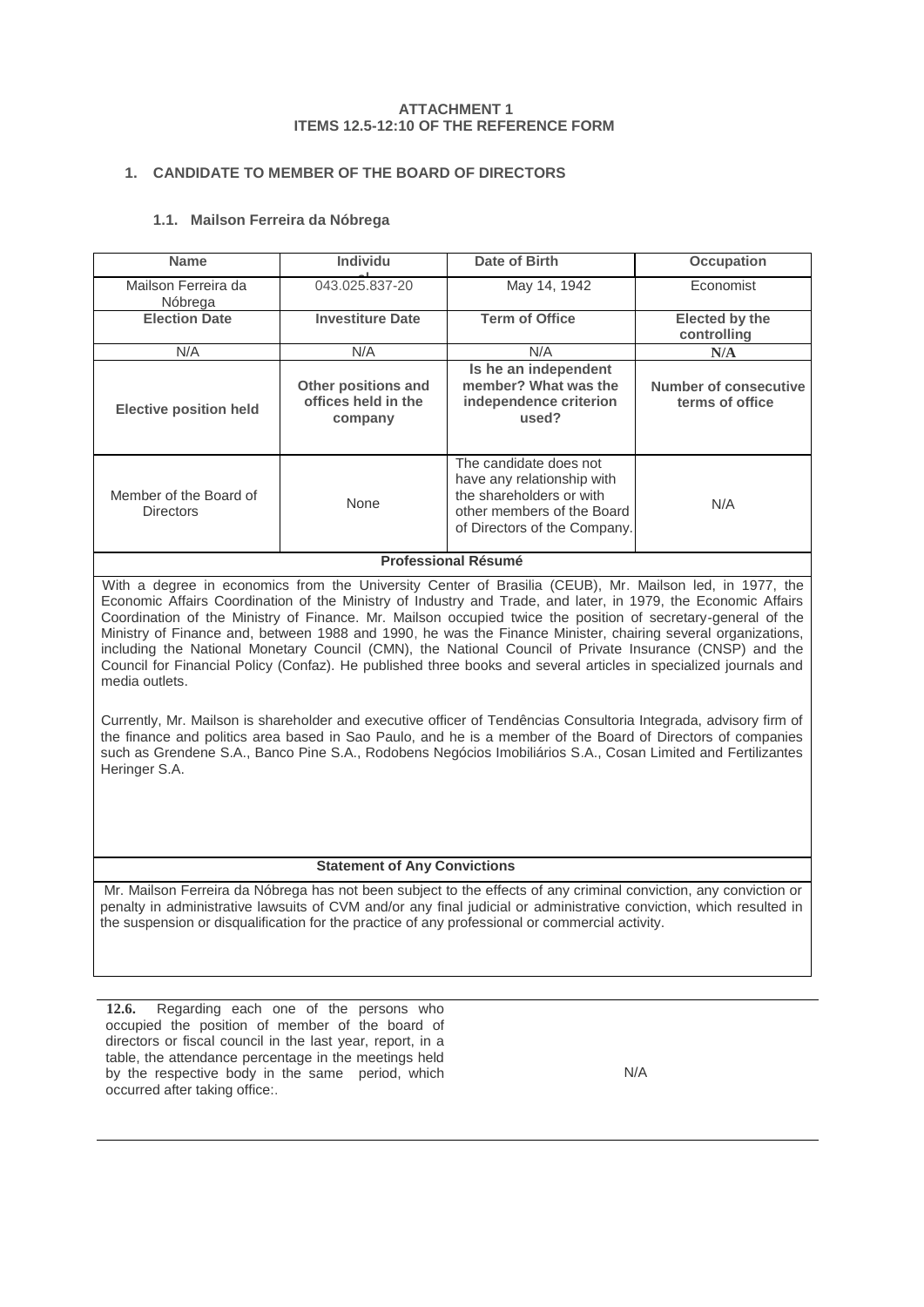| 12.7. Provide the information mentioned in item 12.5<br>concerning the members of the statutory committees,<br>as well as audit, risk, financial and compensation<br>committees, even if these committees or structures are<br>not statutory.                                                                                                                                                           | N/A |
|---------------------------------------------------------------------------------------------------------------------------------------------------------------------------------------------------------------------------------------------------------------------------------------------------------------------------------------------------------------------------------------------------------|-----|
| <b>12.8.</b> Concerning each one of the persons who acted<br>as a member of the statutory committees, as well as<br>audit, risk, financial and compensation<br>the<br>committees, even if such committees or structures are<br>not statutory, state, in a table, the attendance<br>percentage in the meetings held by the respective<br>body in the same period, which occurred after taking<br>office. | N/A |
|                                                                                                                                                                                                                                                                                                                                                                                                         |     |

Mr. Mailson Ferreira da Nobrega has no marital, stable union or kinship relationship to the second degree that fits the requirements listed in item 12.9 of the reference form.

There is no relationship of subordination, service rendering or control between Mr. Mailson Ferreira da Nóbrega and (i) a company controlled directly or indirectly by the Company; (ii) a direct or indirect controlling shareholder of the Company; or (iii) supplier, client, debtor or creditor of the relevant Company, its subsidiaries or controlling or controlled companies of any of these people.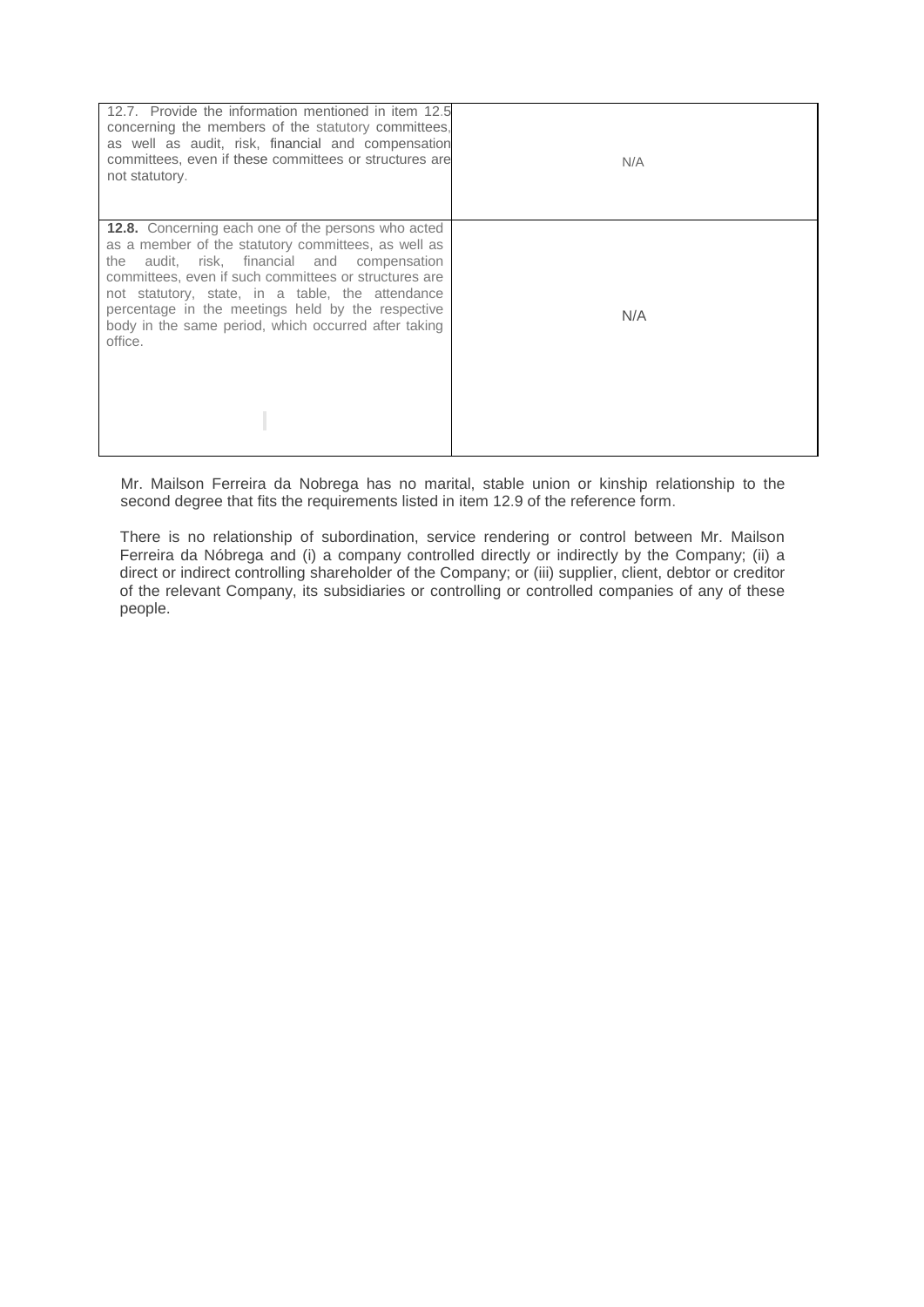#### **CERTIFICATE OF CLEARANCE**

Mailson Ferreira da Nobrega, Brazilian citizen, divorced, economist, bearer of the Identity Card No. 214.106, issued by SSP/DF, and enrolled under the Corporate Taxpayer's ID (CPF/MF) No. 043.025.837- 20, domiciled at Rua Fidêncio Ramos, 160, sala 1614, Vila Olímpia, São Paulo/SP, CEP 04551-010, hereby, in accordance with and for the purposes of Article 147 of Law No. 6404 of December 15, 1976, as amended ("Brazilian Corporations Law") and Article 2.0 of the Securities and Exchange Commission Instruction No. 367, of May 29, 2002, states, under penalty of law, that: (1) he is not prevented by special law or convicted for crimes related to bankruptcy, malfeasance, bribery, graft, embezzlement, or against the economy, against the national financial system, against antitrust rules, against consumer relations, public faith or property or criminal conviction that prohibits him, even if temporarily, from occupying public offices, as provided for in Paragraph 1 of Article 147 of the Brazilian Corporations Law; (2) he is not convicted to temporary suspension or disqualification imposed by the Brazilian Securities and Exchange Commission, making him ineligible for management positions in publicly-held companies, as established in Paragraph 2 of Article 12 of the Brazilian Corporations Law; (3) he fulfills the requirement of unblemished reputation established by Paragraph 3 of Article 147 of the Brazilian Corporations Law; (4) he does not occupy any positions in a company that may be considered a competitor of CCR S.A., publicly-held company, enrolled under the Corporate Taxpayer's ID (CNPJ/MF) No. 02.846.056/0001-97, headquartered at Avenida Chedid Jafet, n. 222, Bloco B, 5° andar, Bairro Vila Olímpia, in the City of São Paulo, State of São Paulo, CEP 04551-065 ("Company"), pursuant to Item I of Paragraph 3 of Article 147 of the Brazilian Corporations Law; and (5) he does not have or represent any conflict of interest with the Company, pursuant to the provisions of Item ii of Paragraph 3 of Article 147 of the Brazilian Corporations Law.